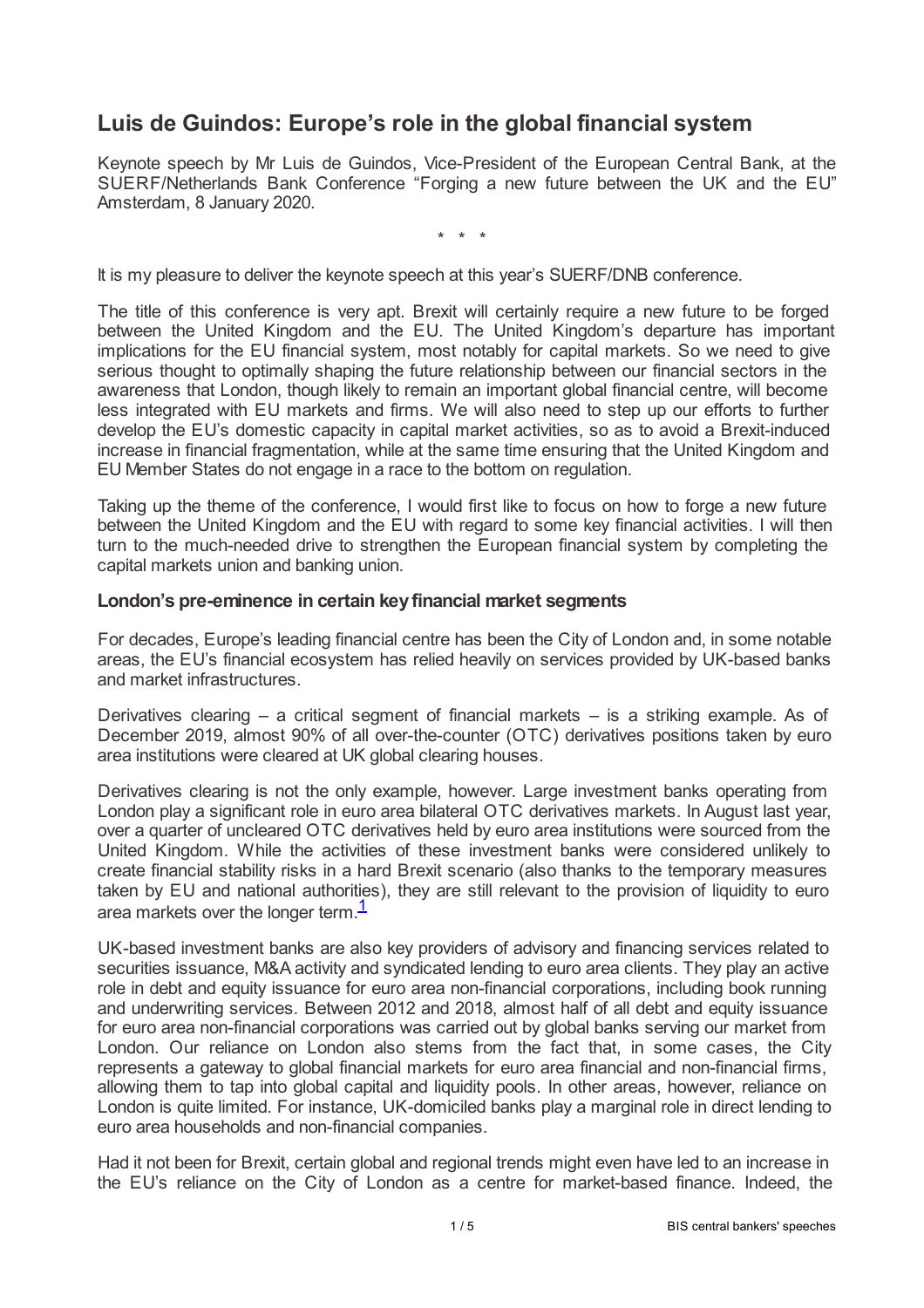balance between banks and non-bank financial institutions in the EU has been evolving in recent years: although still very much bank-based, our economy is increasingly financed by non-bank institutions. In the euro area, total assets held by non-banks have almost doubled over the last ten years, growing from €23 trillion in 2008 to €45 trillion in June 2019. Non-banks currently account for around 55% of the euro area financial sector. Their fast growth reflects their expanding role in financing the euro area real economy. Whereas in 2008 non-banks accounted for 14% of the euro area financial sector's loans to non-financial corporations, that share roughly doubled in a decade. Non-banks provide a steady net flow of financing to non-financial corporations through the purchase of debt securities.

## **Regulatorydecisions and economic driverswill affect the status quo**

These examples give a sense of the level of integration between UK and continental financial markets, in particular for certain complex and sophisticated financial services linked to derivatives markets and investment banking activities. However, Brexit will change this status quo and a degree of decoupling is likely.

It is difficult to make firm predictions about the extent to which our two financial systems may drift apart or remain integrated. The contours of the future EU-UK relationship in financial services are still uncertain, and the economic drivers and regulatory choices which could reshape this relationship will probably only be felt over time. The EU will need to balance the benefits of continued integration with the UK financial system against potential risks to financial stability, consumer and investor protection, the level playing field and the integrity of the Single Market. As I have said in the past, this path will not be easy for either side of the Channel, and the risks linked to regulatory divergence and a potential race to the bottom should not be taken lightly.

Allow me to briefly discuss the regulatory dimension of this question. A possible scenario is that the United Kingdom will not seek to remain a member of the EU Single Market once it leaves the EU. This means moving away from a fully-integrated relationship underpinned by the EU's single rulebook and single passport for financial services, and relying instead on the EU's equivalence framework for third countries. For some types of financial activities, this framework allows financial service providers from third countries to continue to serve EU clients provided a number of strict conditions are met.

For example, in the area of central clearing – which I touched upon earlier – cross-border market access is widespread: 15 jurisdictions are considered equivalent by the EU and 33 third-country central counterparties (CCPs) are recognised by the European Securities and Markets Authority (ESMA). At the same time, given the euro area's reliance on UK CCPs, strong safeguards must be put in place to preserve financial stability and a level playing field. In this respect, I am very pleased that EU legislators have adopted a new supervisory framework for CCPs in the European Market Infrastructure Regulation (EMIR 2). This framework requires third-country CCPs which are critical for the EU to meet EU prudential requirements under ESMA's supervision, with the involvement of the relevant EU central banks. If UK CCPs are to continue to provide euro clearing services on a systemic scale under the equivalence framework, they should be subject to the rigorous application of these safeguards.

In central clearing or other areas such as trading or listing, the extent of continued market access will depend on whether or not a decision is taken to grant equivalence to the United Kingdom. These decisions are beyond the purview of the ECB, and it is not my place to comment on them. Suffice to say that there is no automatic right to equivalence.

For other types of financial activities, no specific regime for accessing EU markets has been established. This is not unusual: most if not all countries place some restrictions on the types of financial services that can be provided across their borders. There may be good reasons for these restrictions, such as consumer protection or financial stability considerations. In the case of the EU, certain bank lending and deposit-taking activities are not covered by the so-called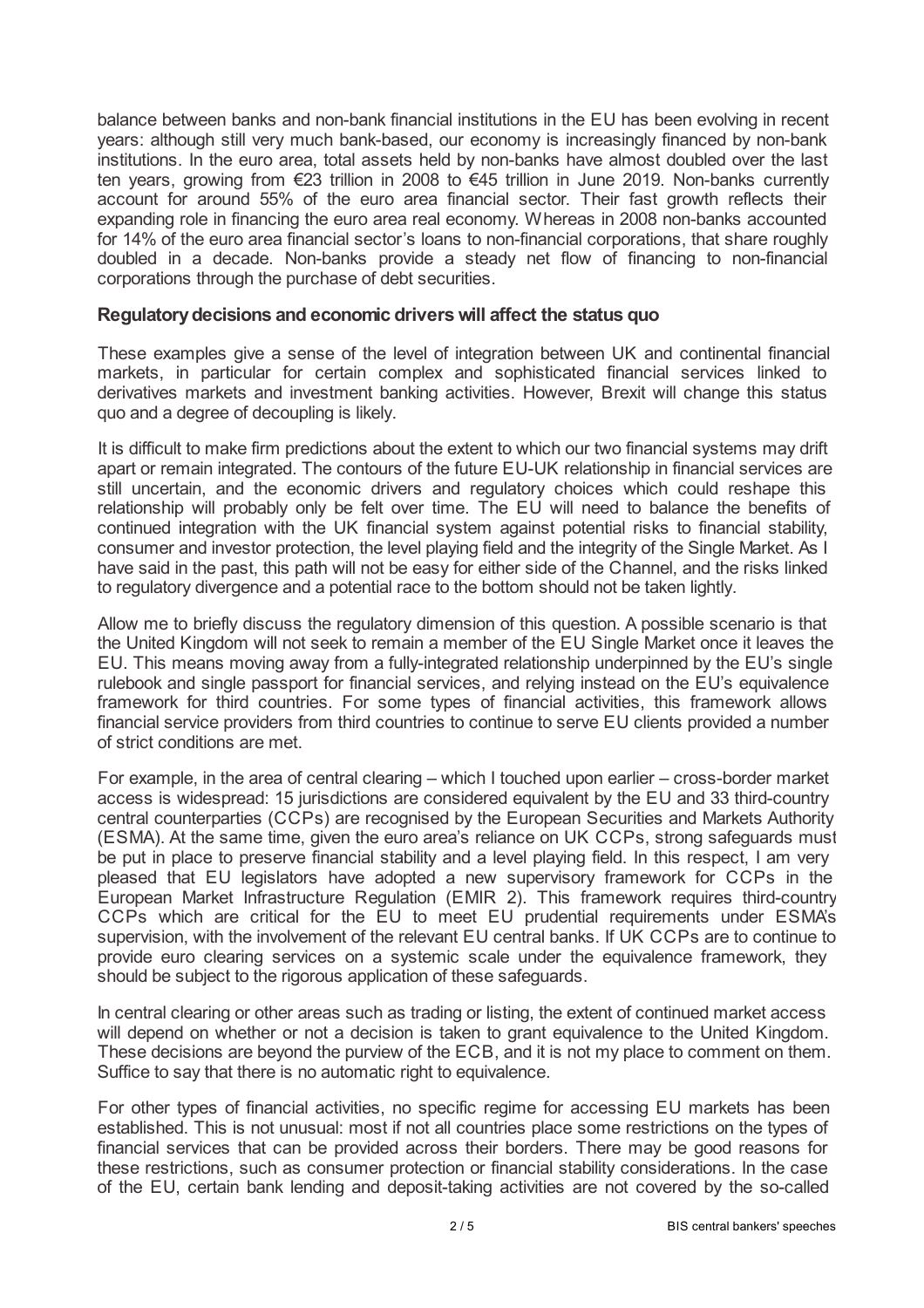third-country regimes and so will no longer be able to be provided from the United Kingdom, but will need to be provided from within the EU. This – together with the fact that equivalence cannot be taken for granted – is why many banks have chosen to relocate activities to the EU27, and have been engaged in very detailed discussions with the ECB and other authorities to obtain agreement on their plans. The ECB expects banks to build up their capabilities in EU27 countries and to implement the agreed relocation plans within the previously agreed timelines.

## **The risks of financial fragmentation**

Regulatory drivers – and in particular the end of passporting rights for certain UK-based activities – are already having an effect on the geography of financial centres in the euro area. According to preliminary evidence, a small number of financial hubs appear to be emerging as a result of the relocation – or plans for relocation – of certain activities. Most incoming banks have indicated Germany, Ireland, the Netherlands or France as their new main location in the euro area.

This pattern also seems to apply to the relocation of activities beyond banking. Public statements and market intelligence suggest that a sizeable fraction of asset management firms and insurance companies that are relocating activities from the United Kingdom as a result of Brexit have moved to either Ireland or Luxembourg. And speaking here in Amsterdam, I should note that the Netherlands is attracting a substantial amount of trading platforms, exchanges and fintech companies.

The persistence of such dynamics, and the emergence of a clearly multi-centric euro area financial system, could raise a number of challenges. In particular, without further progress on banking and capital markets union, a more fragmented financial structure could affect the ability of investors and companies from a country experiencing a negative shock to access investment and funding opportunities in unaffected countries (private risk-sharing). It could also create regulatory and supervisory challenges: domestic capital markets within the EU are currently subject to national rules and supervision; the differences in regimes could further inhibit the integration of markets and perhaps incentivise regulatory arbitrage.

## **Brexit and the need for renewed momentum on the capital markets union and banking union**

Indeed, from a global standpoint, European capital markets are too small and fragmented. The goal of the capital markets union (or CMU) is to develop an ecosystem that will allow the development of strong European financial markets and intermediaries which are able to compete internationally. This requires designing policies to support the development of markets' size and scope, removing barriers between EU capital markets, expanding sources of funding for companies, and broadening the role of the non-bank financial sector. Ultimately, a well-developed CMU will increase private risk-sharing, promote financial stability and boost economic growth.

Starting in 2015, the European Commission launched a series of initiatives to stimulate the development and integration of EU capital markets. On market development, the Commission adopted a set of harmonised rules on securitisation and published its fintech action plan in 2018. Initiatives on market integration included the review of the European Supervisory Agencies and the covered bond legislative package. The former aimed to make our system of financial supervision more efficient and effective and also gave the European Banking Authority a coordinating role in the areas of anti-money laundering and terrorist financing. The latter should foster the development of covered bonds by creating a harmonised EU framework, providing a source of long-term financing for banks and supporting the real economy across the EU.

Despite the efforts of policymakers and market participants, retail investors are far from having embraced investing in capital markets. While the full impact on the real economy may take time to materialise, it is concerning that the initial ambitions of the plan launched by the European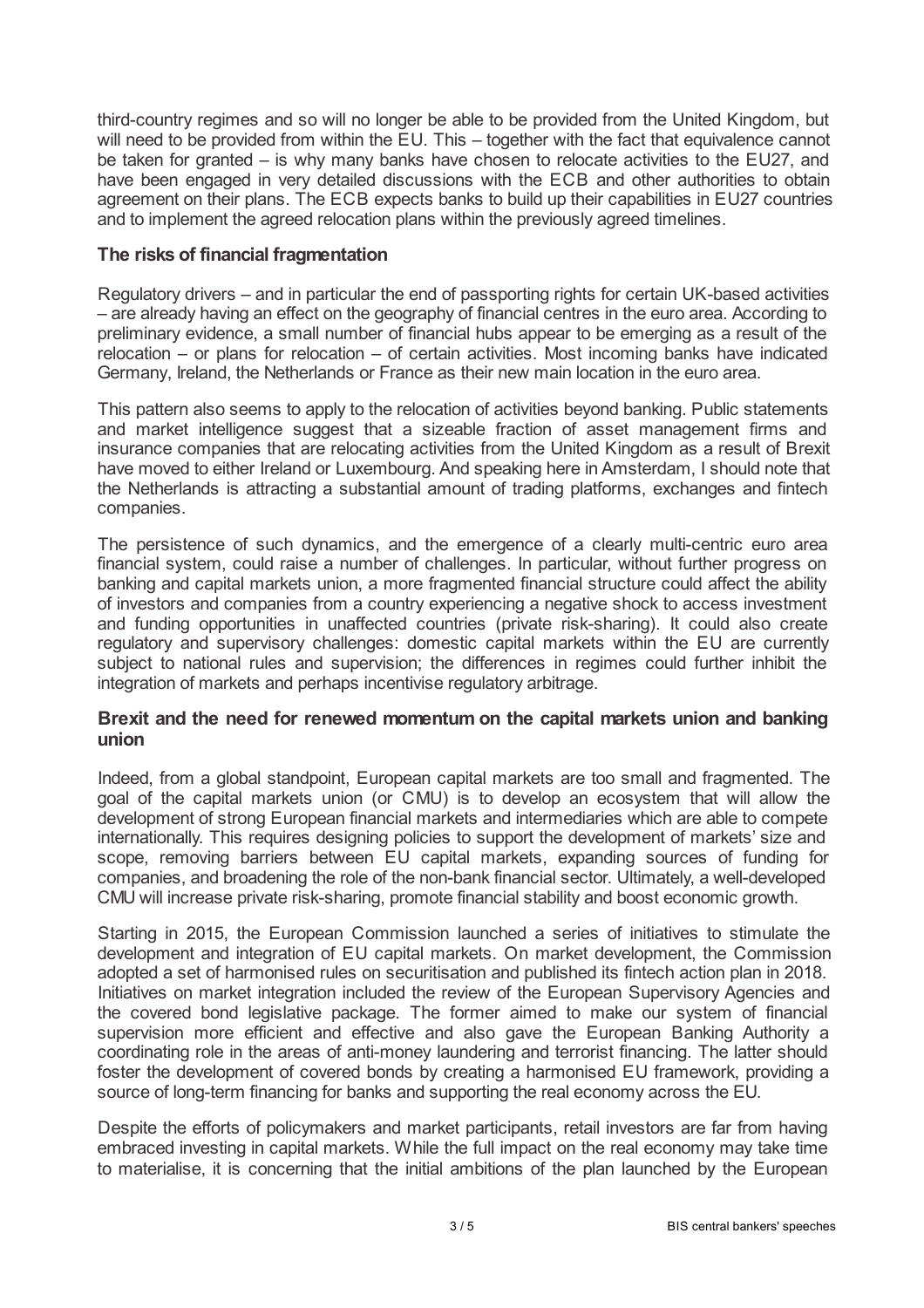Commission towards the development of a CMU were significantly lowered to enable colegislators to reach an agreement.

So there is still much to be done on the CMU project and Brexit makes these issues even more pressing. Let me highlight a few initiatives. First, the European Commission signalled that it would make CMU a centrepiece of the forthcoming legislative agenda and has already set up a high-level forum, composed of experts from different industry sectors, which has started work on proposals for the next CMU Action Plan. [2](#page-4-1)

<span id="page-3-1"></span><span id="page-3-0"></span>Second, a high-level working group created by Germany, the Netherlands and France published a proposal to relaunch CMU in 2019.<sup>[3](#page-4-2)</sup>

This proposal includes recommendations for generating long-term savings opportunities, developing equity markets, enhancing cross-border financial flows, and developing debt, credit and foreign exchange financing tools with a view to increasing the international role of the euro. Last but not least, there have been industry-led initiatives such as the CEPS-ECMI task force on rebranding CMU, which put forward a market finance action plan.<sup>[4](#page-4-3)</sup>

<span id="page-3-2"></span>These initiatives provide valuable input for the CMU agenda. Looking ahead, I see two areas where progress is particularly needed.

First, capital markets remain subject to national rules and supervision. This hampers the crossborder provision of services. Further harmonisation, for instance in the area of insolvency and taxation regimes, is needed to foster integration in the euro area.

Second, if the EU27 financial markets deepen, diversify and expand across borders, there would be a clear flipside: these developments would need to be accompanied by sufficient oversight and regulatory tools to avoid regulatory arbitrage or the build-up of risks in certain parts of the system. In particular, ensuring the resilience of individual institutions is not enough to guarantee the stability of the system as a whole: a macroprudential framework for non-bank financial institutions is necessary for identifying and addressing risks at the system level.<sup>[5](#page-4-4)</sup>

## <span id="page-3-3"></span>**The links between the capital markets union and the banking union**

<span id="page-3-4"></span>Revitalising the CMU agenda will also bring benefits for the completion of the banking union, as banks and markets complement each other in financing the real economy.<sup>[6](#page-4-5)</sup>

We need to ensure that this reinforcing loop is strengthened over the coming years. I would like to highlight three key priorities for the banking union.

First, it is important to operationalise a credible common backstop to the Single Resolution Fund to provide additional confidence in the bank resolution framework. The policy work on this backstop is at a very advanced stage.

Second, in order to close potential liquidity gaps that may still hinder efficient resolution, the outstanding issue of liquidity in resolution needs to be addressed. Progress is needed in the discussions on potential solutions in order to place the banking union on a par with other major jurisdictions, like the United States and the United Kingdom.

Third, it is crucial to establish a European deposit insurance scheme (or EDIS) to provide uniform protection to depositors within the banking union, regardless of their bank's location, and to help reduce the sovereign-bank nexus. More efforts are still needed in this regard. Hopefully 2020 will be the year in which the political deadlock on EDIS will be resolved and a clear roadmap adopted, reflecting timelines and conditions for the various stages of EDIS.

#### **Conclusion**